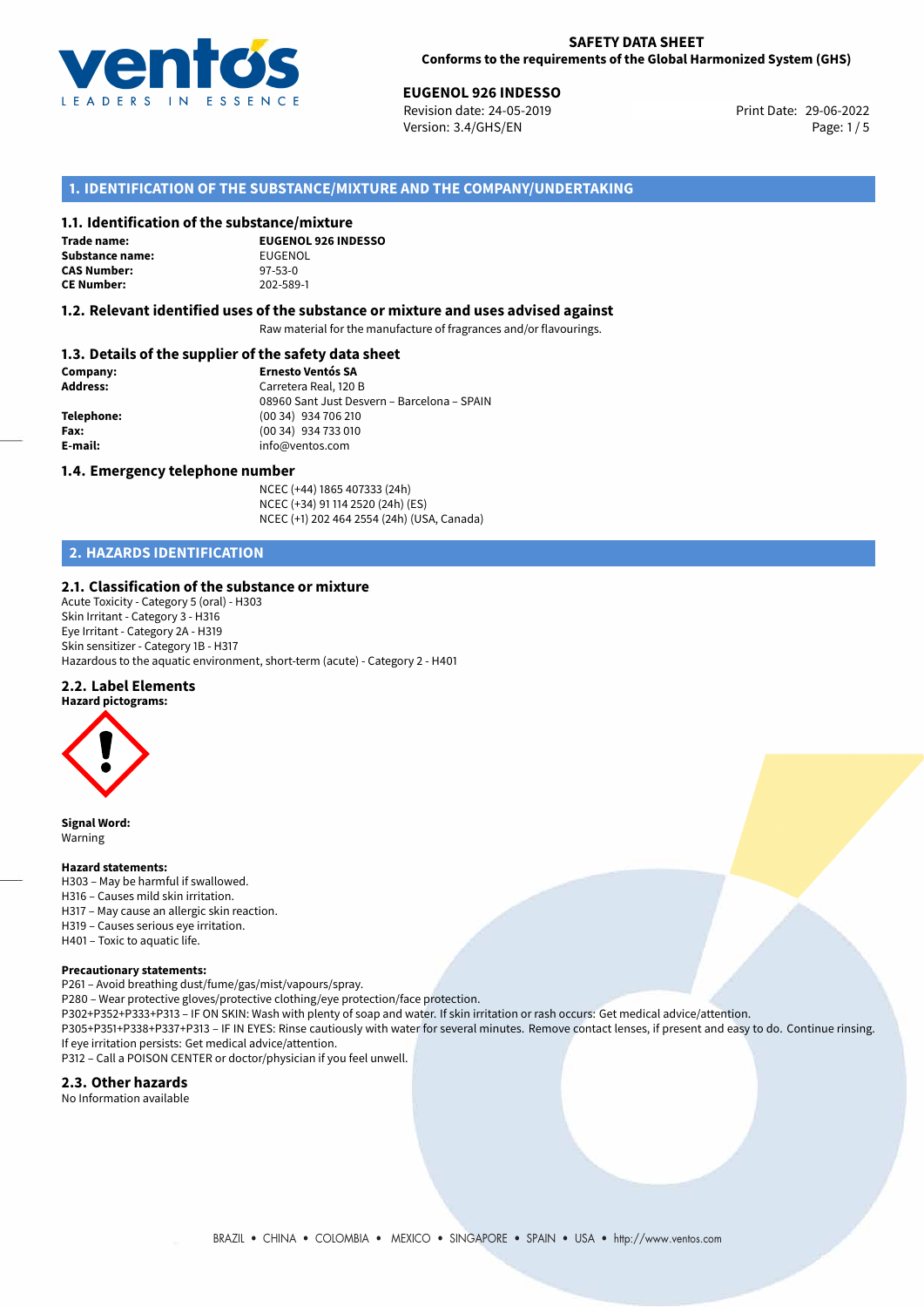

29-06-2022 **EUGENOL 926 INDESSO** Revision date: 24-05-2019 Print Date: Version: 3.4/GHS/EN Page: 2 / 5

# **3. COMPOSITION/INFORMATION ON INGREDIENTS**

# **3.1. Substances**

| Chemical name: | EUGENOL       |
|----------------|---------------|
| CAS number:    | $97 - 53 - 0$ |
| EC number:     | 202-589-1     |

#### **Hazardous constituents:**

| Acute Toxicity - Category 5 (oral) - H303<br>Skin Irritant - Category 3 - H316<br>$97 - 53 - 0$<br>Eye Irritant - Category 2A - H319<br>EUGENOL<br>$\geq$ 50<br>202-589-1<br>Skin sensitizer - Category 1B - H317<br>Hazardous to the aquatic environment, short-term (acute) - Category 2 - H401 | <b>Chemical Name</b> | % (w/w) | CAS No<br><b>EC No</b> | <b>Classification according to GHS</b> |
|---------------------------------------------------------------------------------------------------------------------------------------------------------------------------------------------------------------------------------------------------------------------------------------------------|----------------------|---------|------------------------|----------------------------------------|
|                                                                                                                                                                                                                                                                                                   |                      |         |                        |                                        |

[See the full text of the hazard statements in section 16.](#page-4-0)

#### **3.2. Mixtures**

Not applicable.

# **4. FIRST-AID MEASURES**

# **4.1. Description of necessary first aid measures**

| Ingestion:    | Rinse mouth with water.<br>Obtain medical advice.<br>Keep at rest. Do not induce vomiting.                                                           |
|---------------|------------------------------------------------------------------------------------------------------------------------------------------------------|
| Eye contact:  | In case of contact with eyes, rinse immediately with plenty of water for at least 15 minutes and seek medical advice.                                |
| Inhalation:   | Remove person to fresh air and keep at rest.<br>Seek immediate medical advice.                                                                       |
| Skin contact: | Take off immediately all contaminated clothing.<br>Thoroughly wash affected skin with soap and water.<br>Seek medical attention if symptoms persist. |

# **4.2. Most important symptoms and effects, both acute and delayed**

No information available.

#### **4.3. Indication of any immediate medical attention and special treatment needed** No information available.

**5. FIRE-FIGHTING MEASURES**

# **5.1. Extinguishing Media**

Water spray, carbon dioxide, dry chemical powder or appropriate foam. For safety reasons do not use full water jet.

#### **5.2. Special hazards arising from the substance or mixture**

Known or Anticipated Hazardous Products of Combustion: Emits toxic fumes under fire conditions.

#### **5.3. Advice for firefighters**

High temperatures can lead to high pressures inside closed containers. Avoid inhalation of vapors that are created. Use appropriate respiratory protection. Do not allow spillage of fire to be poured into drains or watercourses. Wear self-contained breathing apparatus and protective clothing.

# **6. ACCIDENTAL RELEASE MEASURES**

# **6.1. Personal precautions, protective equipment and emergency procedures**

Evacuate surronding areas. Ensure adequate ventilation. Keep unnecessary and unprotected personnel from entering. Do not breathe vapor/spray. Avoid contact with skin and eyes. Information regarding personal protective measures: see section 8.

#### **6.2. Environmental precautions**

To avoid possible contamination of the environment, do not discharge into any drains, surface waters or groundwaters.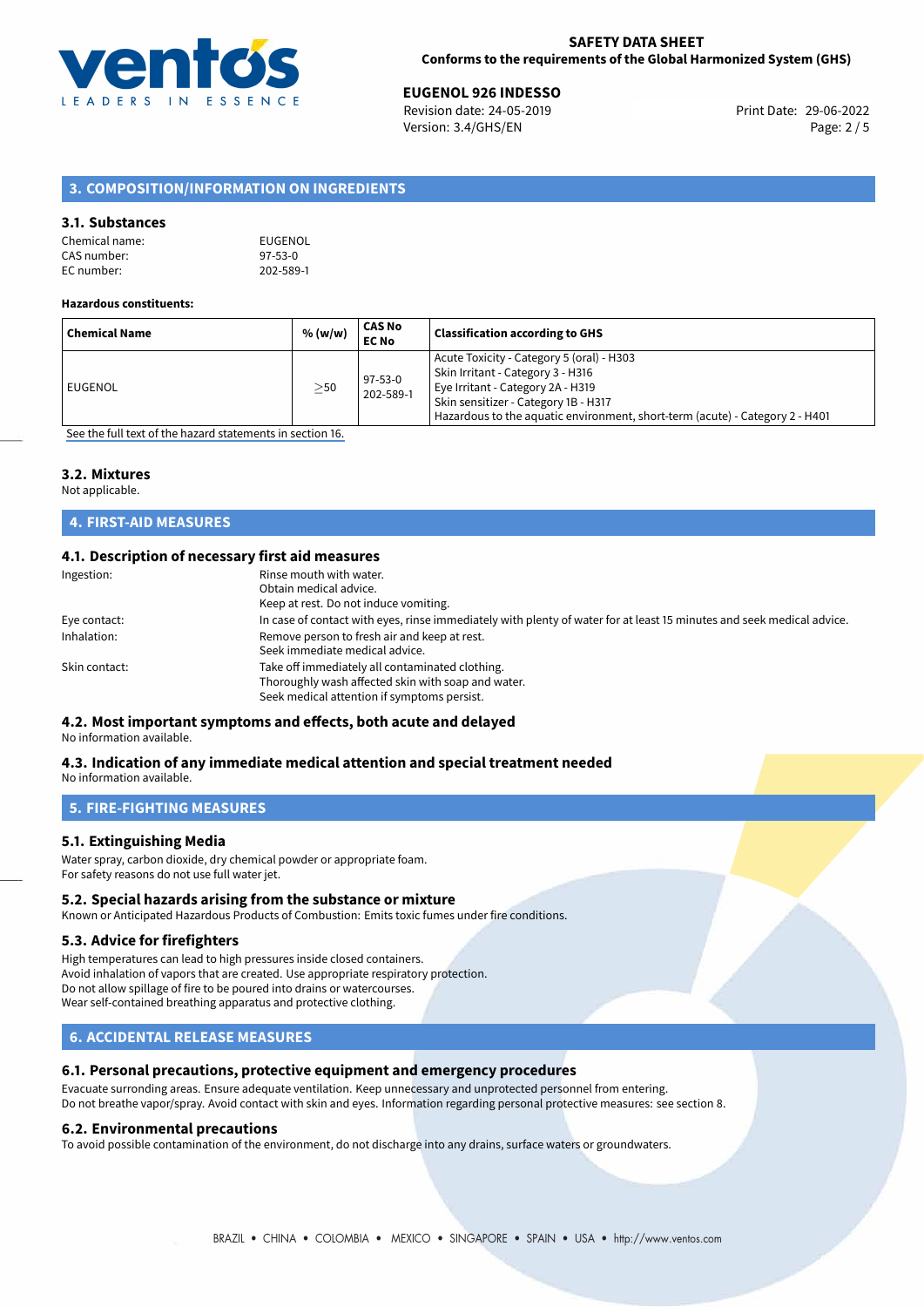

29-06-2022 **EUGENOL 926 INDESSO** Revision date: 24-05-2019 Print Date: Version: 3.4/GHS/EN Page: 3 / 5

# **6.3. Methods and materials for containment and cleaning up**

Cover with an inert, inorganic, non-combustible absorbent material (e.g. dry-lime, sand, soda ash). Place in covered containers using non-sparking tools and transport outdoors. Avoid open flames or sources of ignition (e.g. pilot lights on gas hot water heater). Ventilate area and wash spill site after material pickup is complete.

#### **6.4. Reference to other sections**

Information regarding exposure controls, personal protection and disposal considerations can be found in sections 8 and 13.

#### **7. HANDLING AND STORAGE**

#### **7.1. Precautions for safe handling**

Do not store or handle this material near food or drinking water. Do not smoke. Avoid contact with the eyes, skin and clothing. Wear protective clothing and use glasses. Observe the rules of safety and hygiene at work. Keep in the original container or an alternative made from a compatible material.

#### **7.2. Conditions for safe storage, including any incompatibilities**

Store in tightly closed and preferably full containers in a cool, dry and ventilated area, protected from light. Keep away from sources of ignition (e.g. hot surfaces, sparks, flame and static discharges). Keep away from incompatible materials (see section 10).

#### **7.3. Specific end use(s)**

No information available.

#### **8. EXPOSURE CONTROLS AND PERSONAL PROTECTION**

#### **8.1. Control parameters**

Components with occupational exposure limits: None known.

#### **8.2. Exposure controls**

Measures should be taken to prevent materials from being splashed into the body. Provide adequate ventilation, according to the conditions of use. Use a mechanical exhaust if required.

#### **8.3. Individual protection measures, such as personal protective equipment**

| Eye/Face protection:             | Chemical safety goggles are recommended. Wash contaminated goggles before reuse.                                                            |  |  |
|----------------------------------|---------------------------------------------------------------------------------------------------------------------------------------------|--|--|
| Hand Protection:                 | Chemical-resistant gloves are recommended. Wash contaminated gloves before reuse.                                                           |  |  |
| Body protection:                 | Personal protective equipment for the body should be selected based on the task being performed and the risks<br>involved.                  |  |  |
| Respiratory Protection:          | In case of insufficient ventilation, use suitable respiratory equipment.                                                                    |  |  |
| Environmental exposure controls: | Emissions from ventilation or process equipment should be checked to ensure they comply with environmental<br>protection legislation.       |  |  |
|                                  | In some cases, filters or engineering modifications to the process equipment will be necessary to reduce emissions to<br>acceptable levels. |  |  |

### **9. PHYSICAL AND CHEMICAL PROPERTIES**

# **9.1. Information on basic physical and chemical properties**

| Liguid          |
|-----------------|
| Confo           |
| Confo           |
| Not de          |
| Not de          |
| $-9$            |
| $256^{\circ}$ C |
| 110 $\degree$ C |
| Not de          |
| Not de          |
| Not de          |
| Not de          |
| 0,009           |
| Not de          |
| $1,064 -$       |
| $1.064 -$       |
| INSOL           |
|                 |

Conforms to standard Not determined Not determined  $256^{\circ}$ C (1 atm) Not determined Not determined Not determined Not determined 0,009 mm Hg (20 $^{\circ}$ C, calculated) Not determined 1,064<sup>-</sup>1,07 g/mL (20°C) Relative density: 1,064*−*1,07 (20ºC) **INSOLUBLE IN WATER** 

Conforms to standard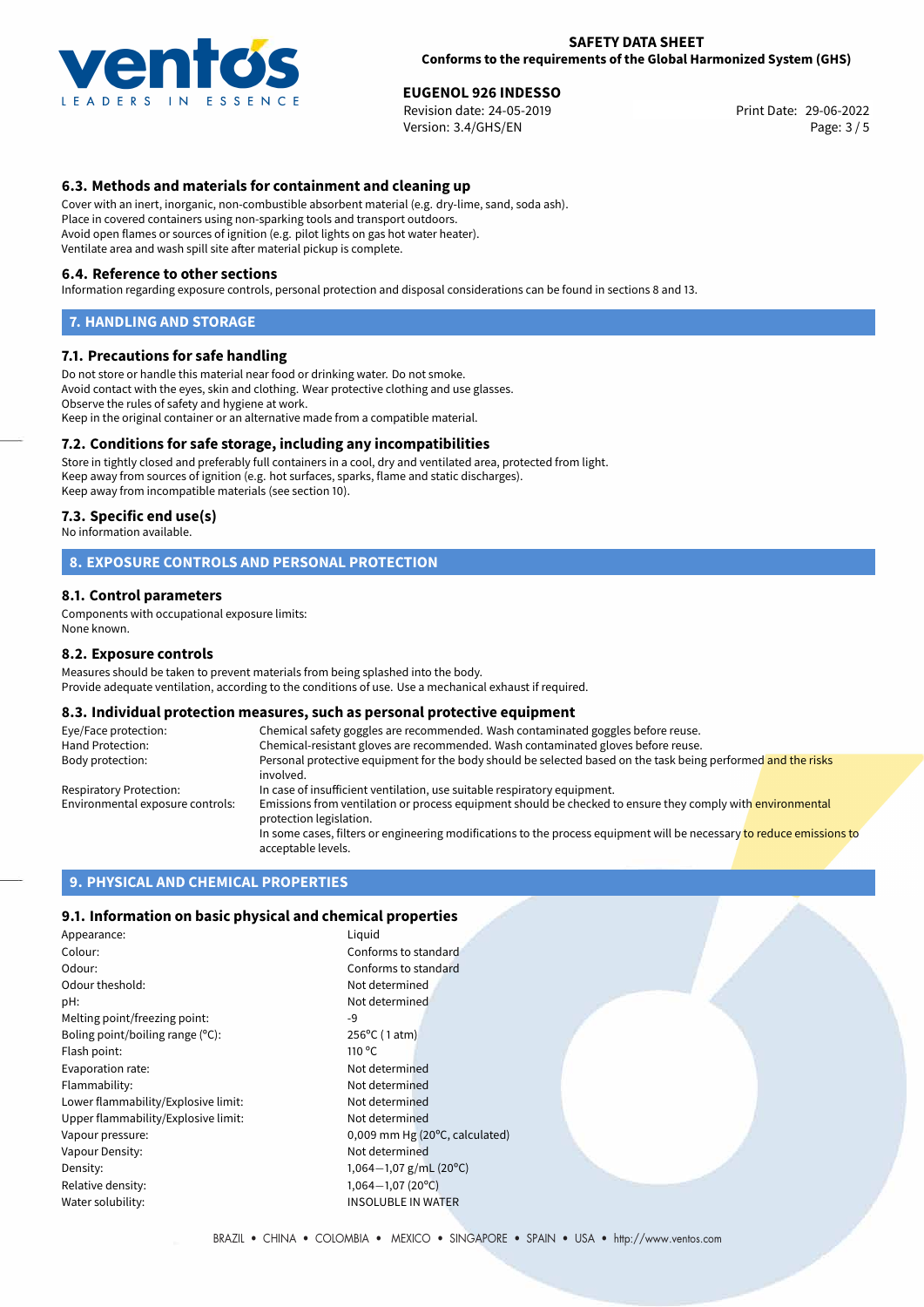

29-06-2022 **EUGENOL 926 INDESSO** Revision date: 24-05-2019 Print Date: Version: 3.4/GHS/EN Page: 4 / 5

- Solubility in other solvents: SOLUBLE IN ETHANOL Partition coefficient n-octanol/water: Not determined Auto-ignition temperature: Not determined Decomposition temperature: Not determined Viscosity, dynamic: Not determined Viscosity, kinematic: Not determined Explosive properties: Not determined Oxidising properties: Not determined
	-

# **10. STABILITY AND REACTIVITY**

#### **10.1. Reactivity**

No hazardous reactions if stored and handled as prescribed/indicated.

#### **10.2. Chemical stability**

The product is stable if stored and handled as prescribed/indicated.

#### **10.3. Possibility of hazardous reactions**

No hazardous reactions if stored and handled as prescribed/indicated.

#### **10.4. Conditions to Avoid**

Conditions to Avoid: Excessive heat, flame or other ignition sources.

#### **10.5. Incompatible materials**

Avoid contact with strong acids and bases and oxidizing agents.

#### **10.6. Hazardous decomposition products**

During combustion may form carbon monoxide and unidentified organic compounds.

# **11. TOXICOLOGICAL INFORMATION**

| <b>Acute toxicity</b>             | May be harmful if swallowed.                                              |
|-----------------------------------|---------------------------------------------------------------------------|
|                                   | Experimental/calculated data:                                             |
|                                   | LD50(acute/oral): >2000 mg/kg. (Rat). (OECD 423).                         |
|                                   | LC50(acute/inh./4h): >5 mg/L. (Rat). (OECD 403).                          |
| <b>Skin corrosion/irritation</b>  | Causes mild skin irritation.                                              |
|                                   | Experimental/calculated data:                                             |
|                                   | Skin irritation: Non-irritant. (Rabbit). (OECD 404).                      |
| Serious eye damage/irritation     | Causes serious eye irritation.                                            |
|                                   | Experimental/calculated data:                                             |
|                                   | Eye irritation : Irritant. (Rabbit). (OECD 405).                          |
| Respiratory or skin sensitisation | May cause an allergic skin reaction.                                      |
|                                   | Experimental/calculated data:                                             |
|                                   | LLNA: Sensitizing. (OECD 429).                                            |
|                                   | GPMT: Sensitizing. (OECD 406).                                            |
| <b>Germ cell mutagenicity</b>     | Based on the data available, the criteria for classification are not met. |
|                                   | Experimental/calculated data:                                             |
|                                   | Germ cell mutagenicity : Negative.                                        |
| Carcinogenicity                   | Based on the data available, the criteria for classification are not met. |
|                                   | Experimental/calculated data:                                             |
|                                   | Carcinogenicity: Negative. (OECD 451).                                    |
| <b>Reproductive toxicity</b>      | Based on the data available, the criteria for classification are not met. |
|                                   | Experimental/calculated data:                                             |
|                                   | Reproductive Toxicity: Negative. (OECD 414, OECD 416).                    |
| <b>STOT-single exposure</b>       | Based on the data available, the criteria for classification are not met. |
| <b>STOT-repeated exposure</b>     | Based on the data available, the criteria for classification are not met. |
| <b>Aspiration hazard</b>          | Based on the data available, the criteria for classification are not met. |

# **12. ECOLOGICAL INFORMATION**

# **12.1. Toxicity**

**Assessment:**

Toxic to aquatic life.

**Experimental/calculated data:**

· Toxicity for fish: LC50 (96h) : 13 mg/L. (Brachydanio rerio). (OECD 203).